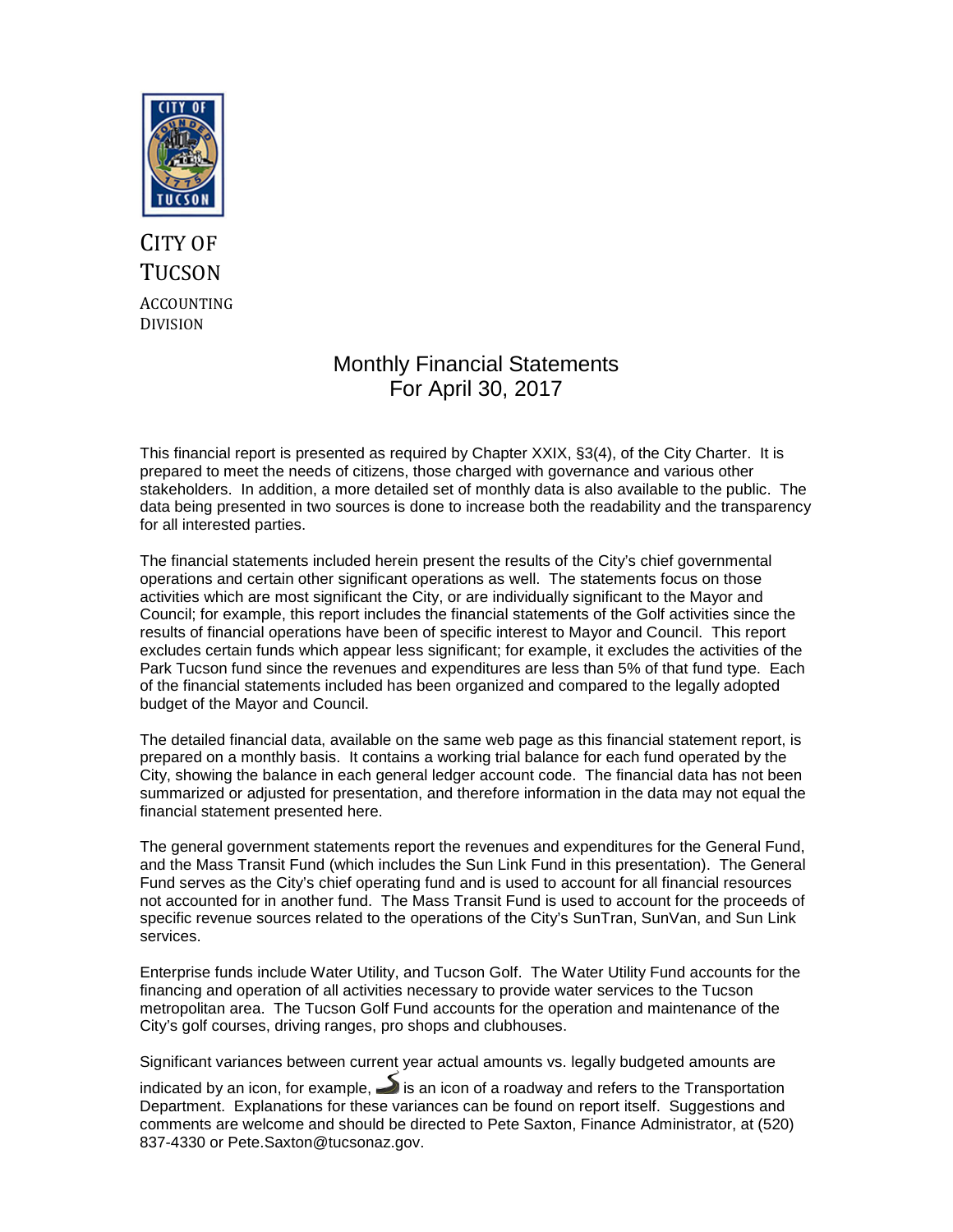# General Fund For the period July 1, 2016 through April 30, 2017

The overall revenue is below expectations, this is likely due to delays created when the State took over collection and distribution of sales taxes.

|                                           | <b>YTD Actuals</b> | <b>YTD Actuals</b> | % of Prorated (Y- | <b>Expenditures by Dept</b>    | <b>YTD Actuals</b> | <b>YTD Actuals</b> | % of Prorated (Y |
|-------------------------------------------|--------------------|--------------------|-------------------|--------------------------------|--------------------|--------------------|------------------|
| <b>Revenues</b>                           | (in millions)      | Graphed            | T-D) Budget       | for Operations                 | (in millions)      | Graphed            | T-D) Budget      |
| <b>Primary Property Taxes</b>             | \$9.4              |                    | 78.2%             | Mayor and Council              | \$1.9              |                    | 90.4%            |
| <b>Business Privilege Tax</b>             | \$158.0            |                    | 98.5%             | <b>City Manager</b>            | \$3.4              |                    | 96.9%            |
| <b>Other Local Taxes</b>                  | $$38.8$ $\Box$     |                    | 92.8%             | Housing & Community Developmen | \$1.9              |                    | 88.2%            |
| <b>Contributions, Agreements and Subs</b> | \$7.2              |                    | 139.6%            | Finance                        | \$6.5              |                    | 93.4%            |
| State-Shared Income Tax                   | $$54.2$ $\Box$     |                    | 99.9%             | <b>City Attorney</b>           | \$6.3              |                    | 101.9%           |
| <b>State-Shared Sales Tax</b>             | $$39.5$ $\Box$     |                    | 94.5%             | Procurement                    | \$2.8              |                    | 101.2%           |
| State Auto Lieu Tax                       | \$18.8             |                    | 99.1%             | City Court                     | \$7.2              |                    | 93.6%            |
| <b>Licenses and Permits</b>               | \$27.8             |                    | 114.7%            | City Public Defender           | \$2.2              |                    | 96.6%            |
| <b>Charges for Current Services</b>       | \$34.7             |                    | 96.0%             | City Clerk                     | \$1.9              |                    | 70.0%            |
| Miscellaneous Revenue                     | \$17.2             |                    | 103.3%            | <b>Information Technology</b>  | \$14.9             |                    | 89.2%            |
| Total:                                    | \$405.5            |                    | 98.6%             | <b>Human Resources</b>         | \$1.8              |                    | 92.4%            |

## Overall Evaluation of Revenues: Overall Evaluation of Expenditures:

Most departments' expenditure total is below the expected budgetary value, and the sum of all general fund expenditures is within current expectation.

|        | <b>YTD Actuals</b>                                  | <b>YTD Actuals</b> | % of Prorated (Y- | <b>Expenditures by Dept</b>                | <b>YTD Actuals</b>                 | <b>YTD Actuals</b> | % of Prorated (Y- |  |
|--------|-----------------------------------------------------|--------------------|-------------------|--------------------------------------------|------------------------------------|--------------------|-------------------|--|
|        | (in millions)                                       | Graphed            | T-D) Budget       | for Operations                             | (in millions)                      | Graphed            | T-D) Budget       |  |
|        | \$9.4                                               |                    | 78.2%             | Mayor and Council                          | \$1.9                              |                    | 90.4%             |  |
|        | \$158.0                                             |                    | 98.5%             | City Manager                               | \$3.4                              |                    | 96.9%             |  |
|        | \$38.8                                              |                    | 92.8%             | Housing & Community Developmen             | \$1.9                              |                    | 88.2%             |  |
| d Subs | \$7.2                                               |                    | 139.6%            | Finance                                    | \$6.5                              |                    | 93.4%             |  |
|        | \$54.2                                              |                    | 99.9%             | <b>City Attorney</b>                       | \$6.3                              |                    | 101.9%            |  |
|        | \$39.5                                              |                    | 94.5%             | Procurement                                | \$2.8                              |                    | 101.2%            |  |
|        | \$18.8                                              |                    | 99.1%             | City Court                                 | \$7.2                              |                    | 93.6%             |  |
|        | \$27.8                                              |                    | 114.7%            | City Public Defender                       | \$2.2                              |                    | 96.6%             |  |
|        | \$34.7                                              |                    | 96.0%             | City Clerk                                 | \$1.9                              |                    | 70.0%             |  |
|        | \$17.2                                              |                    | 103.3%            | <b>Information Technology</b>              |                                    |                    | 89.2%             |  |
| Total: | \$405.5                                             |                    | 98.6%             | <b>Human Resources</b>                     | \$1.8                              |                    | 92.4%             |  |
|        |                                                     |                    |                   | <b>Planning &amp; Development Serivces</b> | \$5.0                              |                    | 102.3%            |  |
|        |                                                     |                    |                   | <b>General Government</b>                  |                                    |                    | 78.1%             |  |
|        |                                                     |                    |                   | <b>Police Department</b>                   | \$121.9                            |                    | 99.8%             |  |
|        |                                                     |                    |                   | Fire Department                            | \$75.6                             |                    | 99.7%             |  |
|        |                                                     |                    |                   | <b>General Services Department</b>         | \$22.3                             |                    | 92.0%             |  |
|        |                                                     |                    |                   | <b>Environmental Services</b>              | \$1.6                              |                    | 90.3%             |  |
|        |                                                     |                    |                   | <b>Transportation Department</b>           | \$0.5                              |                    | 30.9%             |  |
|        |                                                     |                    |                   | Parks & Recreation                         | \$20.1                             |                    | 89.4%             |  |
|        |                                                     |                    |                   | <b>Net Transfers</b>                       | \$42.2                             |                    | 98.3%             |  |
|        |                                                     |                    |                   | <b>Total Operations:</b>                   | \$355.5                            |                    | 94.0%             |  |
|        |                                                     |                    |                   | <b>Expenditures</b>                        |                                    |                    |                   |  |
|        |                                                     |                    |                   | for Capital & Debt                         | \$14.9<br>\$15.8<br>\$5.1<br>\$1.8 |                    |                   |  |
|        | y significant variances are discussed on next page. |                    |                   | Debt                                       |                                    | 24.8%              | <b>BONE</b>       |  |
|        |                                                     |                    |                   | Capital                                    |                                    |                    | 22.3%             |  |

**Total Capital & Debt: \$6.9 24.1%**

Explanations for individually significant variances are discussed on next page.

### Sources:

"YTD Actuals" are made up of amounts recorded as of the end of the month; any future changes will be reflected in future YTD amounts.

"% of Prorated Budget" is based on a straight line formula for budget expectations (months elapsed / 12 months in the year) applied to total budget and compared to YTD Actuals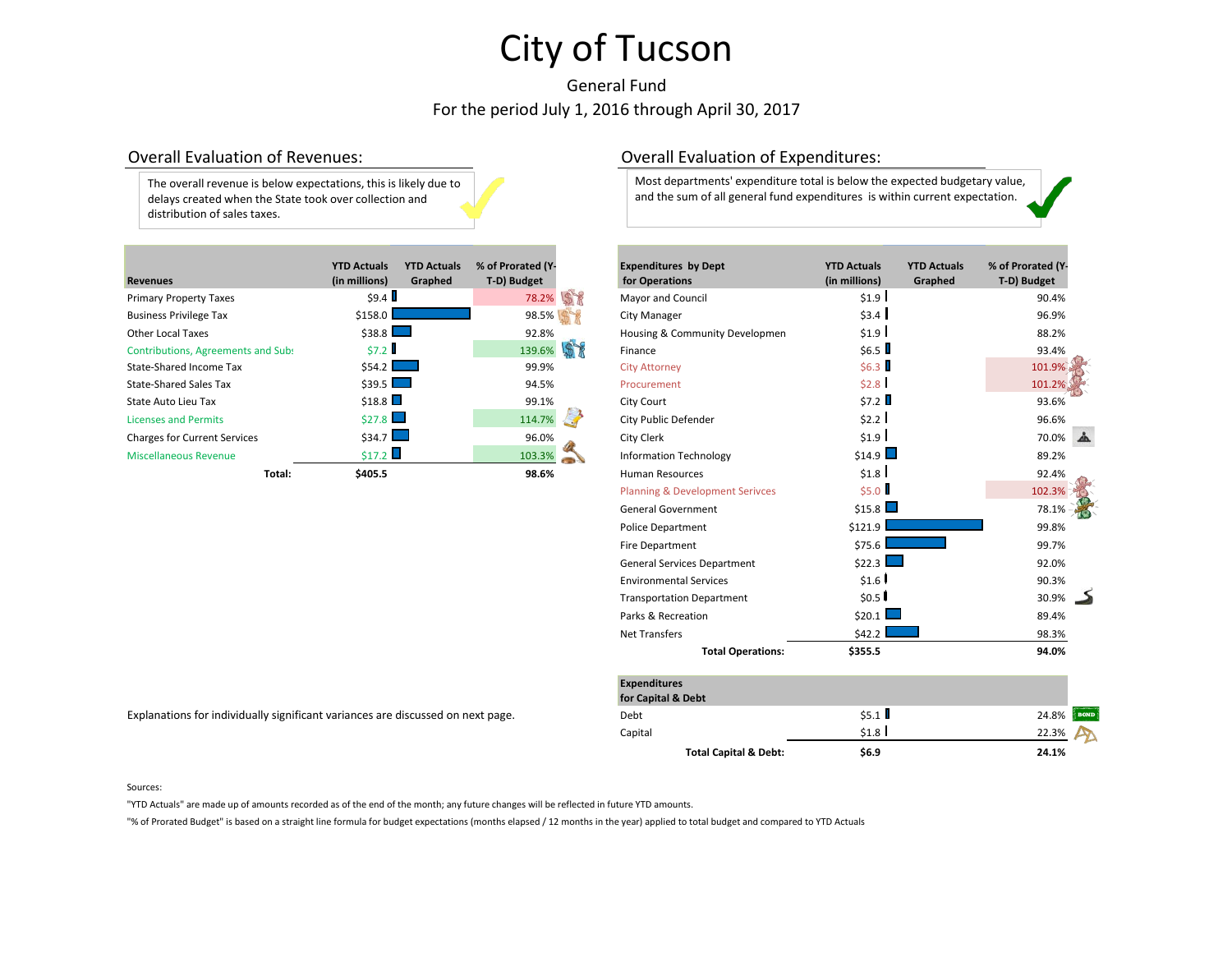## General Fund For the period July 1, 2016 through April 30, 2017



Primary Property Taxes are lower than budget by \$2.6 million due to timing of collections. Semi-annual collections billed in March will be reflected in April and May.



Business Privelege Taxes are lower than budget by \$2.4 million due to a temporary delay in the timing of collections when the State took over all collections. We expect the total revenue to be higher when we have enough data to complete the accounting entries needed.

Contributions, Ageements and Subsidies exceed budget by \$2 million mainly due to a contribution to offset debt service costs related to the Zoo's African Expansion.



Licenses and Permits Revenue is higher than budget by \$3.6 million due to higher than expected commercial development activity.



Micellaneous Revenue is higher than expected due to a recovery of \$8 million in March related to environmental clean up. April revenues are in line with budget.

## Explanation of Revenue variances Explanation of expenditure variances



The City Clerk spent \$0.8 million less than expected due to amounts budgeted for election support and Election Campaign Matching Funds. A CIty special election will be held in May, so expenditures will increase during May and June. The city has not matched any candidate funds this fiscal year, so no funds have been spent from the Election Campaign Matching Funds account to-date.



General Government has spent \$4.4 million less than budget due to lower than expected business incentive payments, delay in budgeted improvements to buildings at Reid Park, timing of expenses for real estate acquisitions related to Access Tucson, and a delay in the Permits Plus Software upgrade project.



Three departments were above budget expectations, however, they are expected to be within budget by the end of the fiscal year. As the deviations are temporary and not individually material, no additional explanation is needed.



Transportation spent \$1.1 million less than budgeted due to being short staffed. Transportation has 47 unfilled Full Time Employee positions. There is also a timing delay in project expenditures relating to Capital Program Support and Roadside & Street Maintenance Contracts.



Debt payments were less than expected because the payment of principal and interest is due at June 30 and will be paid then.



Capital expenditures were less than expected due to timing of payments and temporary delays in projected spending. These expenditures are expected to reach budget by the end of the fiscal year.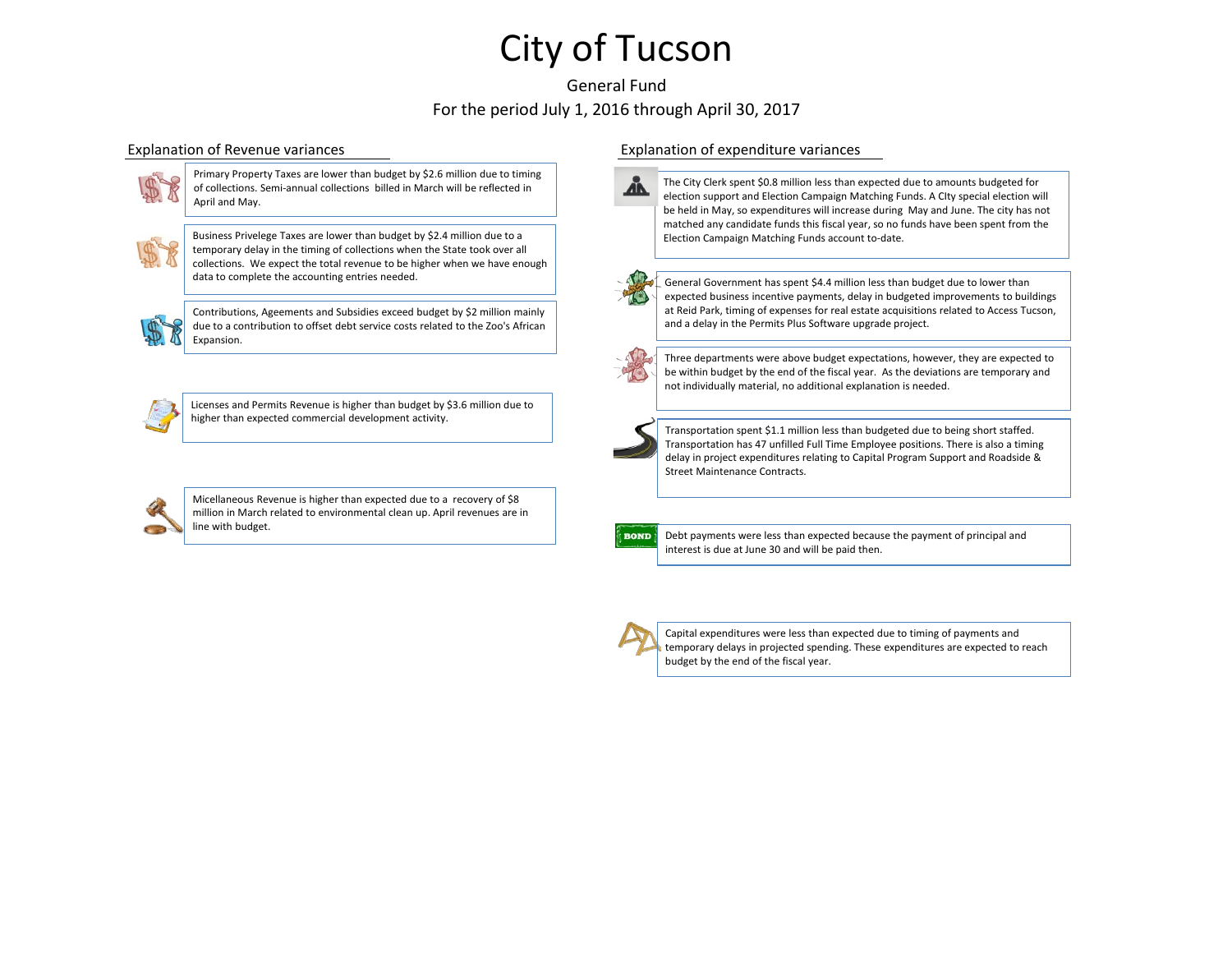Mass Transit including Sun Tran, Sun Van and Sun Link For the period July 1, 2016 through April 30, 2017

an and Sun Van

While individual line items are either above or below the expected budgetary value, the sum of all Sun Link & Sun Van revenue is less than the current expectation.

## Overall Evaluation of Revenues: Overall Evaluation of Expenditures:

While individual line items are either above or below the expected budgetary value, the sum of all expenditures meets the current expectation.

|                                           |                                     |                               |                                 | Data for Sun Tran and Sun Van |                   |
|-------------------------------------------|-------------------------------------|-------------------------------|---------------------------------|-------------------------------|-------------------|
| Sun Tran and Sun Van combined             |                                     |                               |                                 |                               | <b>Sun Tran</b>   |
| <b>Revenues</b>                           | <b>YTD Actuals</b><br>(in millions) | <b>YTD Actuals</b><br>Graphed | % of Prorated<br>(Y-T-D) Budget |                               | Operating         |
| <b>Rental and Lease Revenue</b>           | \$0.5                               |                               | 132.4%                          |                               | <b>City Perso</b> |
| <b>Grant Revenue</b>                      | 1.3                                 |                               | 8.4%                            |                               | Contracto         |
| <b>Operating Revenue - Other Agencies</b> | 8.3                                 |                               | 71.0%                           |                               | Outside S         |
| <b>Fare Revenue</b>                       | 9.7                                 |                               | 93.5%                           |                               | Supplies          |
| General Fund Subsidy                      | 37.1                                |                               | 100.0%                          |                               |                   |
| <b>Advertising Revenue</b>                | 0.6 <sub>1</sub>                    |                               | 189.9%                          |                               |                   |
| Miscellaneous Revenue                     | 0.5                                 |                               | 90.3%                           |                               |                   |
| Total:                                    | \$57.9                              |                               | 76.4%                           |                               | Sun Van           |
|                                           |                                     |                               |                                 |                               |                   |

## Revenue Performance



Grant Revenue is below budget due to projects budgeted but not yet in progress. Speicifically, \$2.4 million for 28 new Sun Vans will be purchased at the end of fiscal year 2017 and delivered in fiscal year 2018. \$4 million for a Compressed Natural Gas fueling station has been delayed to fiscal year 2019 and \$4 million in storm water projects will be ready for bid in fiscal year 2018.



Operating Revenue - Other Agencies billings are lagging by at least one month before posted to general ledger. Currently, the billings are two months behind, but \$1.3 million dollars for February and March have been submitted and will be posted in May, 2017.

| Sun Tran and Sun Van Combined             |                    |                    |                | sun ıran                          |        |                    |                    |                |
|-------------------------------------------|--------------------|--------------------|----------------|-----------------------------------|--------|--------------------|--------------------|----------------|
|                                           | <b>YTD Actuals</b> | <b>YTD Actuals</b> | % of Prorated  |                                   |        | <b>YTD Actuals</b> | <b>YTD Actuals</b> | % of Prorated  |
| <b>Revenues</b>                           | (in millions)      | Graphed            | (Y-T-D) Budget | <b>Operating Expenditures</b>     |        | (in millions)      | Graphed            | (Y-T-D) Budget |
| <b>Rental and Lease Revenue</b>           | \$0.5              |                    | 132.4%         | <b>City Personnel Costs</b>       |        | \$0.4              |                    | 81.2%          |
| <b>Grant Revenue</b>                      | 1.3 I              |                    | 8.4%           | <b>Contractor Personnel Costs</b> |        | 31.6               |                    | 99.4%          |
| <b>Operating Revenue - Other Agencies</b> | 83                 |                    | 71.0%          | <b>Outside Services</b>           |        | $6.7$ $\Box$       |                    | 73.4%          |
| Fare Revenue                              | 971                |                    | 93.5%          | <b>Supplies</b>                   |        | 8.0 L              |                    | 76.6%          |
| General Fund Subsidv                      | 37.1               |                    | 100.0%         |                                   | Total: | \$46.6             |                    | 89.8%          |
|                                           |                    |                    |                |                                   |        |                    |                    |                |



### Expenditure Performance

Contractor Personnel actual costs are commingled with Sun Tran and Tansit Services. When compared in total, the actual costs are within budgeted expectations.

Capital Outlay is below budget by \$13.1 million due to grant related projects not yet in progress. These expenditures are the same items described in Grant Revenues including new Sun Vans, a CNG fueling station, and storm water projects. Other projects, including \$121 thousand in Bus Driver partitions and \$300 thousand in Bus Stop Signage will be completed by the end of fiscal year 2017.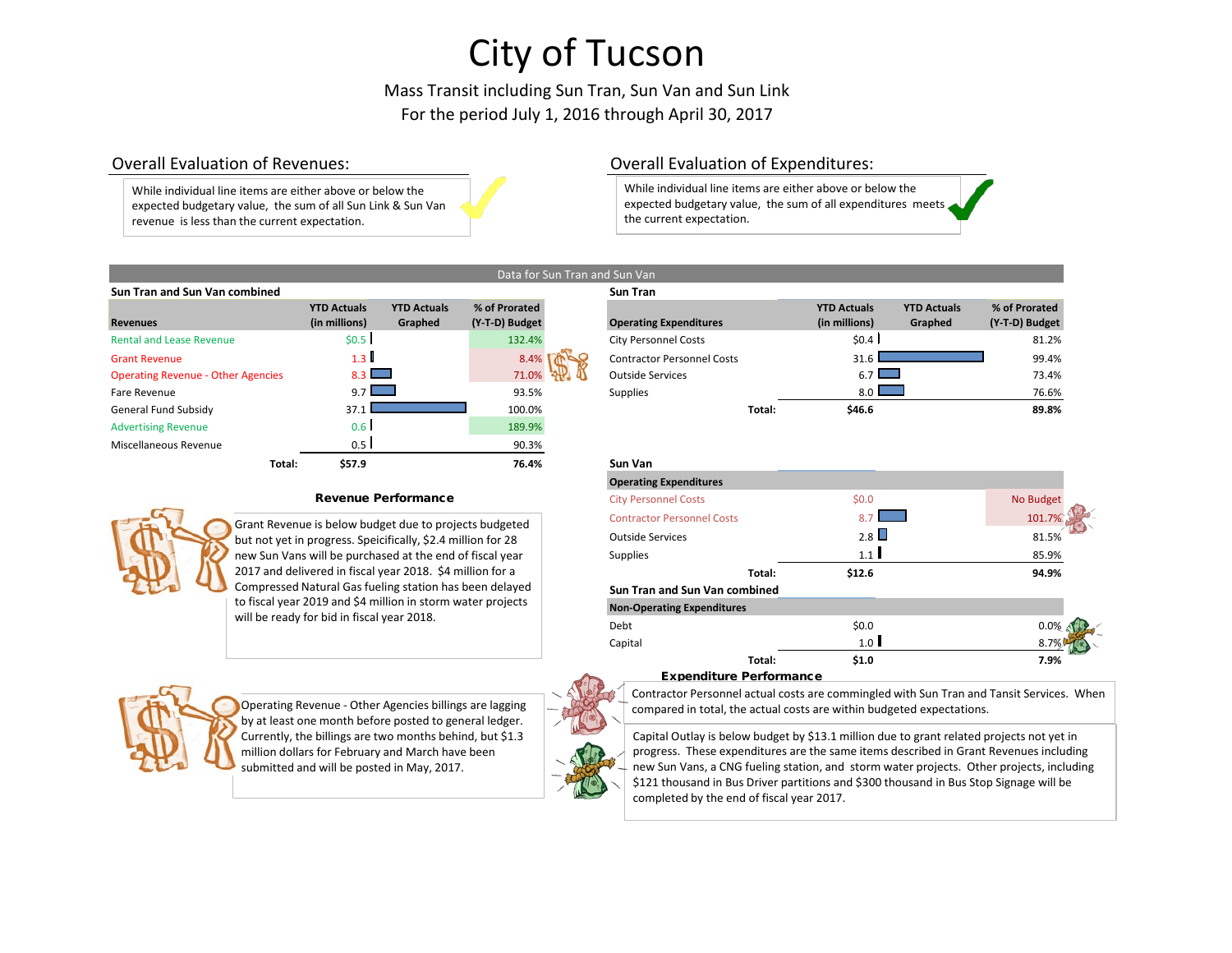## Mass Transit including Sun Tran, Sun Van and Sun Link For the period July 1, 2016 through April 30, 2017

While individual line items are either above or below the expected budgetary value, the sum of all Sun Link revenue meets the current expectation.

## Overall Evaluation of Revenues: Overall Evaluation of Expenditures:

While individual line items are either above or below the expected budgetary value, the sum of all Sun Link expenditures meets the current expectation.

## Data for Sun Link

### **Sun Link Sun Link**

| <b>Revenues</b>                           | <b>YTD Actuals</b><br>(in millions) | <b>YTD Actuals</b><br>Graphed | % of Prorated<br>(Y-T-D) Budget | Operating         |
|-------------------------------------------|-------------------------------------|-------------------------------|---------------------------------|-------------------|
| <b>Grant Revenue</b>                      | \$0.1                               |                               | No Budget                       | <b>City Perso</b> |
| <b>Operating Revenue - Other Agencies</b> | 2.0                                 |                               | 200.0%                          | Contracto         |
| <b>Fare Revenue</b>                       | 0.5                                 |                               | 63.8%                           | <b>Outside S</b>  |
| <b>General Fund Subsidy</b>               | \$2.6                               |                               | 100.0%                          | Supplies          |
| <b>Advertising Revenue</b>                | 0.1                                 |                               | 51.2%                           |                   |
| Miscellaneous Revenue                     | 0.0                                 |                               | No Budget                       |                   |
| Total:                                    | \$5.3                               |                               | 117.3%                          | <b>Sun Link</b>   |

| <b>Revenues</b>                           | <b>YTD Actuals</b><br>(in millions) | <b>YTD Actuals</b><br>Graphed | % of Prorated<br>(Y-T-D) Budget | <b>Operating Expenditures</b>     |        | <b>YTD Actuals</b><br>(in millions) | <b>YTD Actuals</b><br>Graphed | % of Prorated<br>(Y-T-D) Budget |
|-------------------------------------------|-------------------------------------|-------------------------------|---------------------------------|-----------------------------------|--------|-------------------------------------|-------------------------------|---------------------------------|
| <b>Grant Revenue</b>                      | \$0.1                               |                               | No Budget                       | <b>City Personnel Costs</b>       |        | \$0.0\$                             |                               | No Budget                       |
| <b>Operating Revenue - Other Agencies</b> | 2.0                                 |                               | 200.0%                          | <b>Contractor Personnel Costs</b> |        | 1.2                                 |                               | 71.8%                           |
| <b>Fare Revenue</b>                       | $0.5$ $\Box$                        |                               | 63.8%                           | <b>Outside Services</b>           |        |                                     |                               | 101.3%                          |
| <b>General Fund Subsidy</b>               | \$2.6                               |                               | 100.0%                          | <b>Supplies</b>                   |        | 0.2                                 |                               | 76.8%                           |
| <b>Advertising Revenue</b>                | 0.1                                 |                               | 51.2%                           |                                   | Total: | \$2.8                               |                               | 84.5%                           |
| <b>Miscellaneous Revenue</b>              | 0.0                                 |                               | No Budget                       |                                   |        |                                     |                               |                                 |
| Total:                                    | \$5.3\$                             |                               | 117.3%                          | <b>Sun Link</b>                   |        |                                     |                               |                                 |
|                                           |                                     |                               |                                 | <b>Non-Operating Expenditures</b> |        |                                     |                               |                                 |
|                                           |                                     |                               |                                 | Debt                              |        | \$0.4                               |                               | 29.7%                           |
|                                           |                                     |                               |                                 | Capital                           |        | 0.1                                 |                               | 16.6%                           |
|                                           |                                     |                               |                                 |                                   | Total: | \$0.4\$                             |                               | 1.1%                            |

## Revenue Performance



Fare Revenue for Sun Link has seen a decline in actual student passes compared to budget.



### Expenditure Performance

Sun Link outside expenses include payments made to the outside contracting company. These include monthly management fees and liability insurance that have exceeded budget in fiscal year 2017.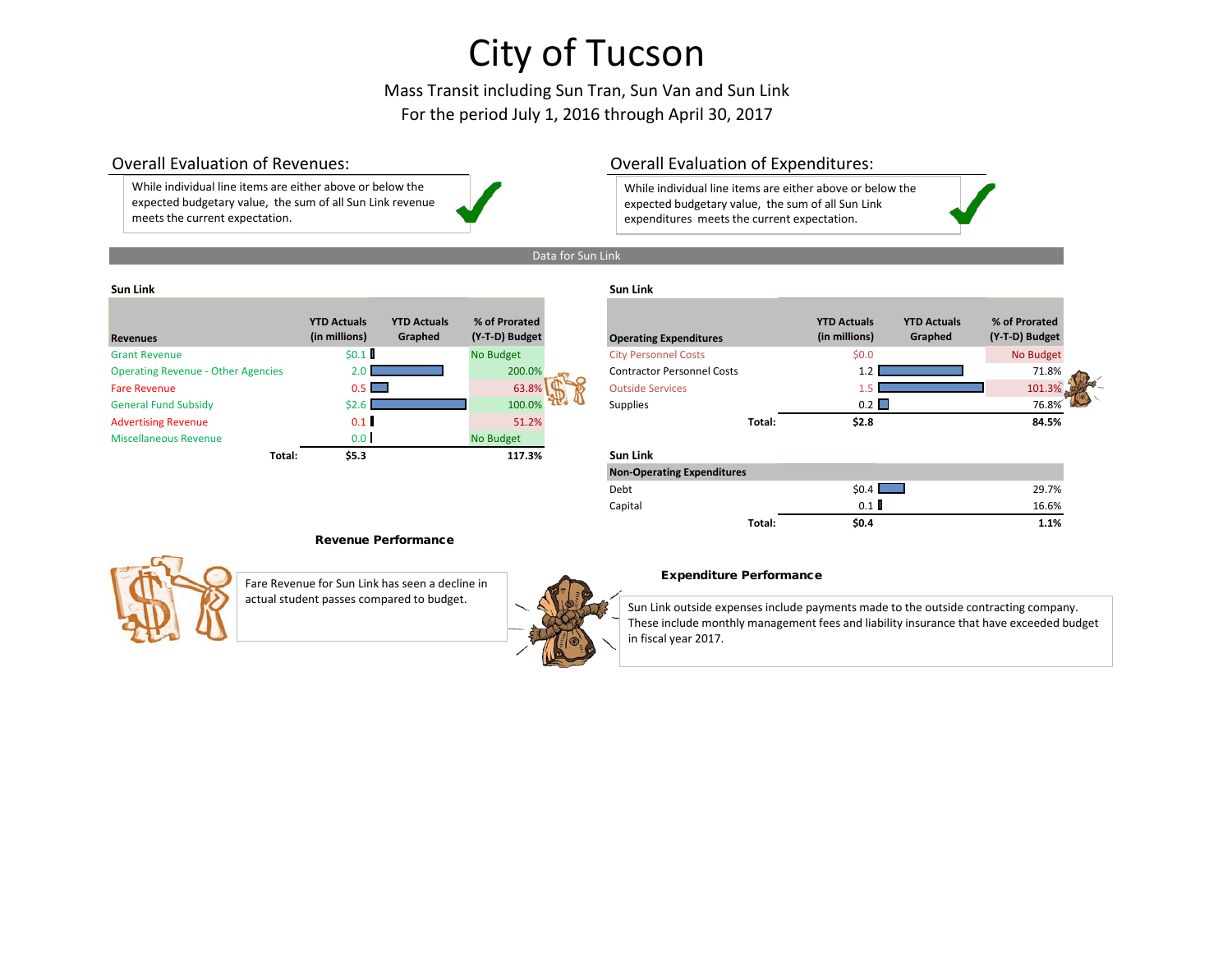# Water Utility Fund For the period July 1, 2016 through April 30, 2017

## Overall Evaluation of Revenues: Overall Evaluation of Expenditures: **Revenues YTD Actuals (in millions) YTD Actuals Graphed % of Prorated (Y-**Metered Water Sales \$118.1 105.0% Salaries, Wages, Benefits \$31.0 \$31.0 104.1 Other Fees Charged for Service **40.7** 40.7 101.8% Contractual Services 57.8 57.8 91.9% Specific Service 57.8 91.9% Capital Contributions 65.1% Commodities 7.3 315.0% Commodities 7.3 315.0% Commodities 7.3 85.1% Commodities 7.3 85.1% Investment Income **197.6%** Interest Expense 14.9 **197.6%** Interest Expense 14.9 **14.9** 31.6% Grants 0.0 0.0% Miscellaneous Expense 3.5 No Budget Miscellaneous Revenue **11.9 147.3% Net Transfers** 1.6 No Budget No Budget All revenue line items meet or exceed the current expectation. In total, expenditures are within the current expectation.



## Depreciation does not require the use of funds, so it is not budgeted.

|                             | <b>YTD Actuals</b> | <b>YTD Actuals</b> |  |
|-----------------------------|--------------------|--------------------|--|
| <b>Depreciation Expense</b> | (in millions)      | Graphed            |  |
| Depreciation/Amortization   | 29.6               |                    |  |



## Revenue Performance **Expense Performance** Expense Performance

At the beginning of fiscal year 2017, water rates were increased on metered and reclaimed sales.

Miscellaneous revenue is higher than budget due to \$9 million lawsuit recovery.



Salaries, Wages, Benefits actual expenditures are higher by 4% as compared to budget due to overtime, salaries for non-permanent employees and retirement medical and sick leave payouts.



Contractual Service expenses are less than budget by \$1.3 million with the majority of the reductions coming from fuel costs, chemicals, postage, non-office supplies and other equipment.



Miscellaneous Expense consists of \$3.1 million in construction in progress reclassifications which occurred in fiscal year 2017.

Net Transfers of \$1.6 million have been paid towards the In Lieu Tax.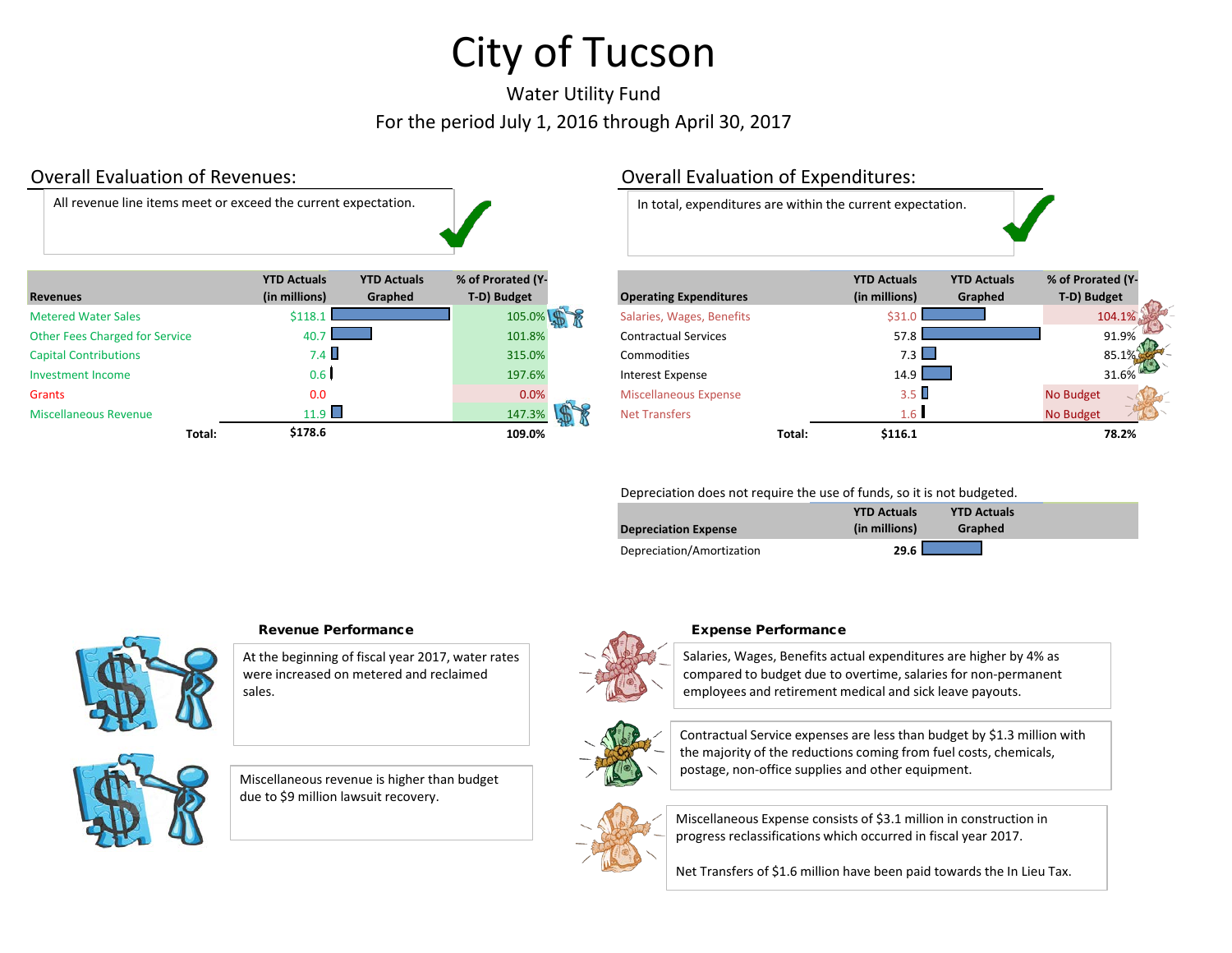## **STATEMENT OF NET POSITION TUCSON GOLF April 30, 2017**

 **,** 

## **ASSETS**

| Current assets:                             |                  |
|---------------------------------------------|------------------|
| Cash and Cash Equivalents                   | \$<br>3,520,455  |
| Accounts Receivable, Net                    | 396,666          |
| Inventories                                 | 231,561          |
| Total current assets                        | 4,148,682        |
| Noncurrent assets:                          |                  |
| Other Assets - Restricted                   | 100,009          |
| Land and Construction in Progress           | 2,701,865        |
| Other Capital Assets, Net                   | 11,502,430       |
| Total noncurrent assets                     | 14,304,304       |
| <b>Total assets</b>                         | 18,452,986       |
| <b>LIABILITIES</b>                          |                  |
| <b>Current liabilities:</b>                 |                  |
| <b>Accounts Payable</b>                     | 154,001          |
| <b>Accrued Payroll Liabilities</b>          | 138,211          |
| Interfund Payable                           | 3,191,079        |
| Due to Other Agencies                       | 69,332           |
| <b>Accrued Interest Payable</b>             | 6,703            |
| <b>Refundable Deposits</b>                  | 6,270            |
| <b>Current Portion of Contracts Payable</b> | 84,026           |
| <b>Advances From Customers</b>              | 79,280           |
| <b>Total current liabilities</b>            | 3,728,902        |
| Noncurrent liabilities:                     |                  |
| <b>Contracts Payable</b>                    | 119,562          |
| Loans and Notes Payable                     | 1,626,413        |
| <b>Total noncurrent liabilities</b>         | 1,745,975        |
| <b>Total liabilities</b>                    | 5,474,877        |
| <b>NET POSITION</b>                         |                  |
| Net Investment in capital assets            | 14,000,707       |
| Unrestricted Amounts (deficit)              | (1,022,598)      |
| <b>Total net position</b>                   | \$<br>12,978,109 |